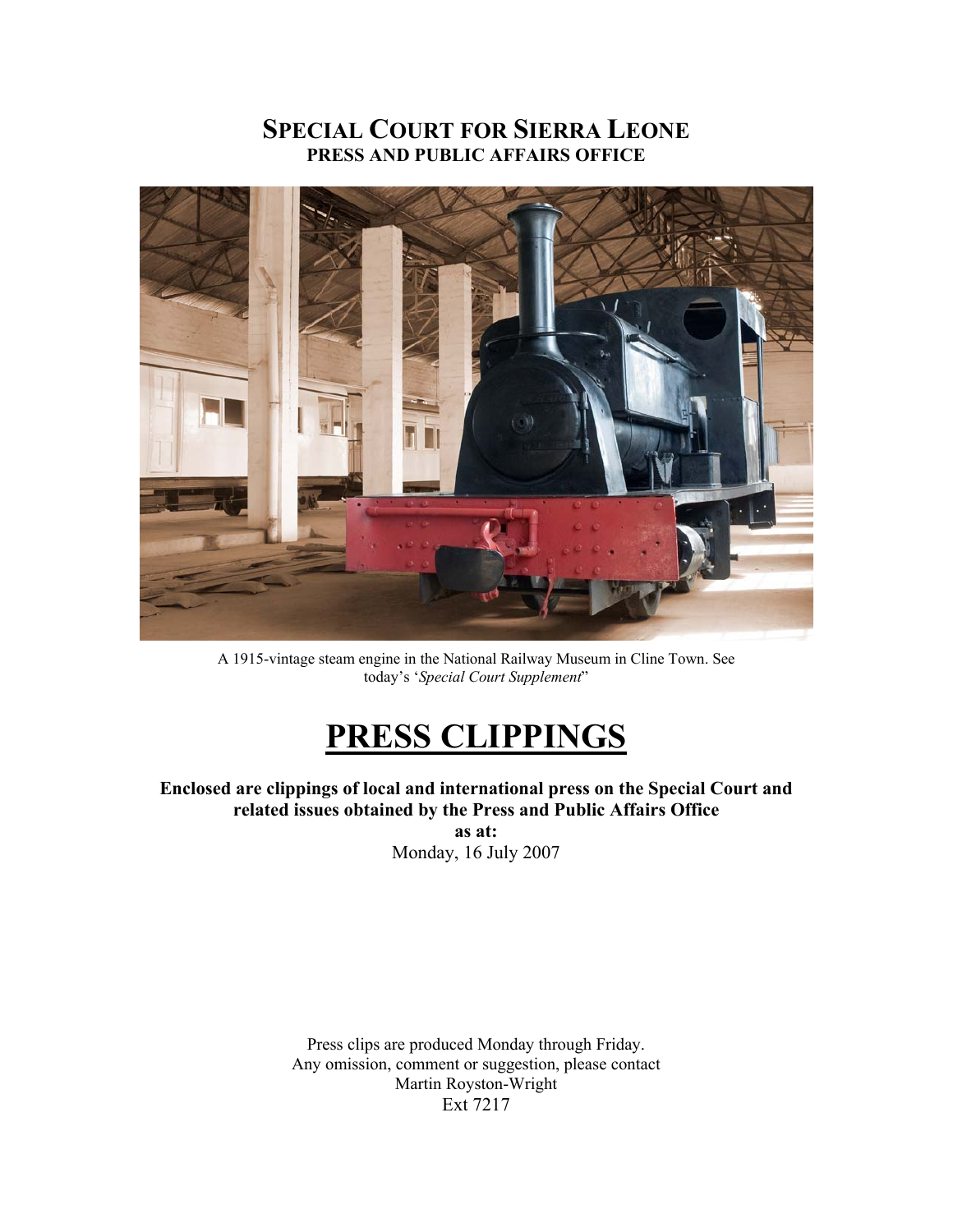|                                                                          | 2            |
|--------------------------------------------------------------------------|--------------|
| <b>Local News</b>                                                        |              |
| World Justice Day Tomorrow / Standard Times                              | Page 3       |
| <b>International News</b>                                                |              |
| Life Shrinks for a Former Liberian Leader Now on Trial / New York Times  | Pages 4-5    |
| Former Liberian President Will be Jailed in UK if Convicted / Daily Mail | Page 6       |
| Liberia's Taylor to be jailed in UK if convicted / Reuters               | Page 7       |
| As Sentencing Approaches, Cynicism About / World Politics Review         | Pages $8-10$ |
| UNMIL Public Information Office Media Summary / UNMIL                    | Pages 11-12  |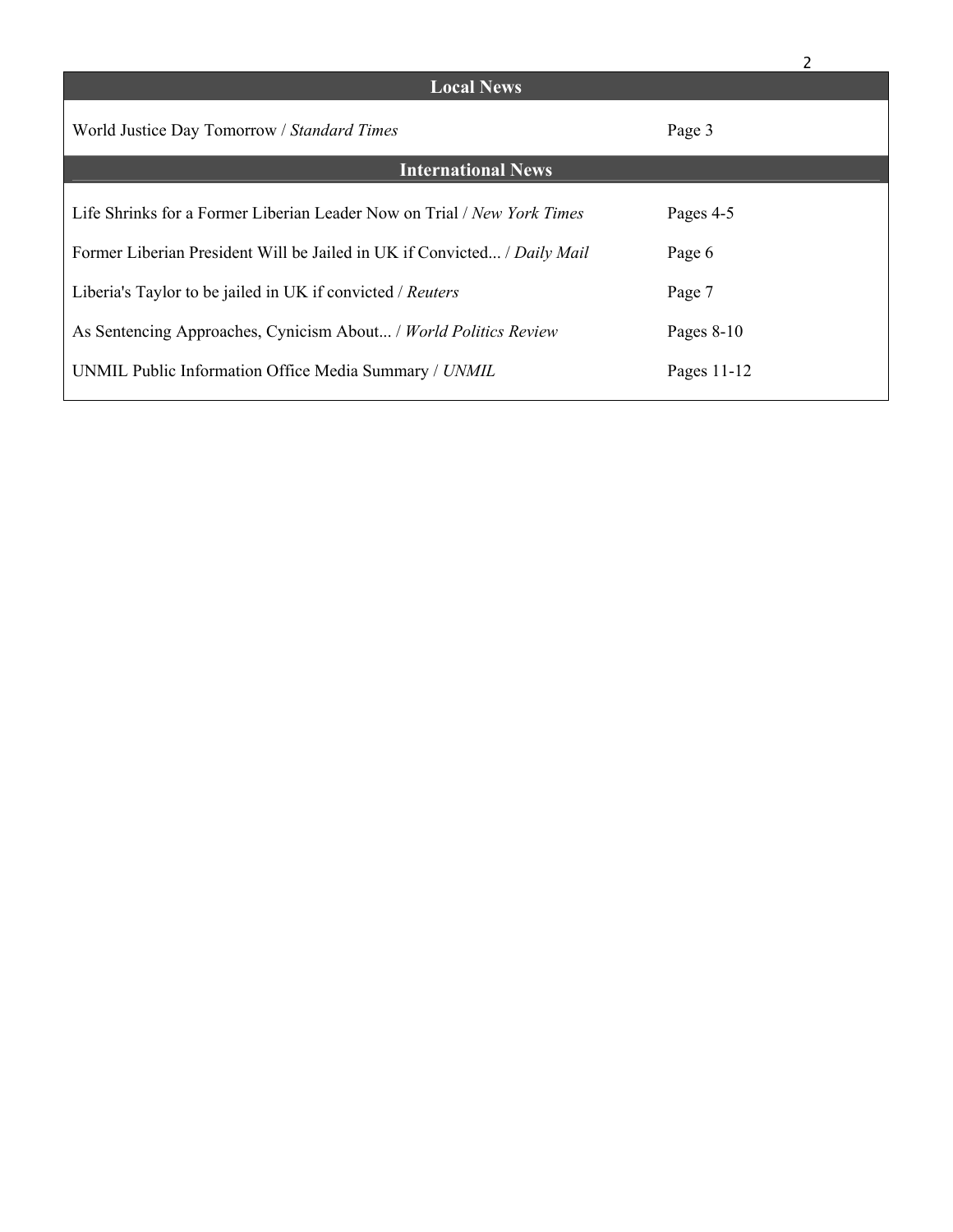# World Justice Day tomorrow

#### **BYTALLEYRAND**

Tomorrow on 17th July 2007 will nack the ninth anniversary of the adoption of the Rome Statutes by the International Criminal Court, ICC.

As part of the celebrations to mark the day designated as "World Justice Day" a local human rights advocacy group in Sierra Leone, Manifesto '99 in partnership with No Peace Without Justice, an international NGO working on accountability issues in the world will organize a symposium on the theme "Complementarity and the Impunity Gap". The theme focuses on the role of nonjudicial, quasi-judicial and neo-traditional mechanisms. Coming a day after the

Special Court for Sierra Leone would hold its first sentencing hearing, this year's WJD celebrations will add significance to the process.

The occasion will be held at the British Council Hall on Tower Hill at 10am and is expected to be attended by senior representatives of the Special Court for Sierra Leone such as Mr. Bankole Thompson who will deliver the keynote address.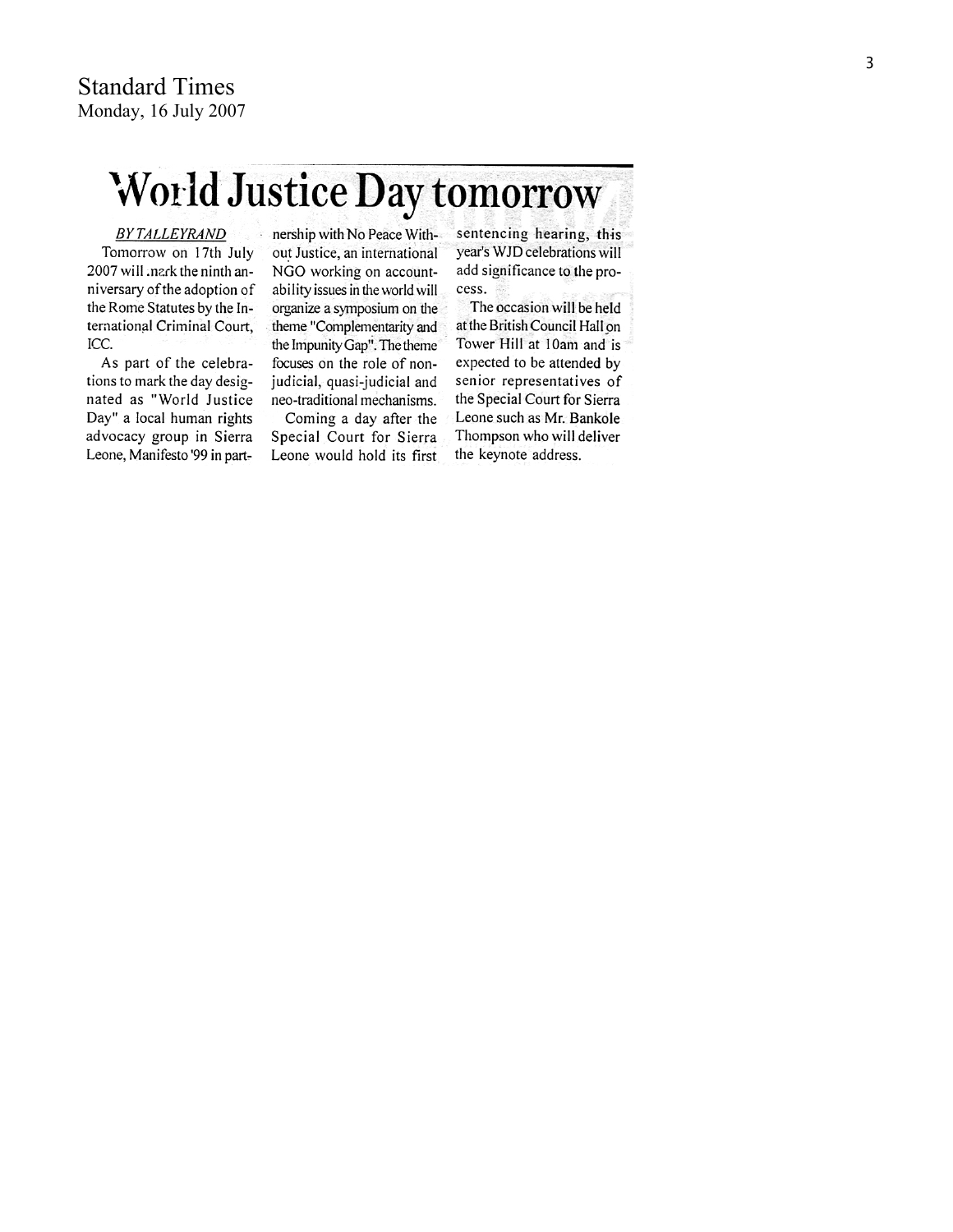# **Life Shrinks for a Former Liberian Leader Now on Trial**

# By MARLISE SIMONS

THE HAGUE — Sixteen months after his life of power and luxury ended in an abrupt arrest, Charles G. Taylor, warlord and former president of Liberia, is living in a new cellblock on the grounds of the Men's Penitentiary near The Hague.

Mr. Taylor lives in a cell that looks much like this one at a penitentiary at The Hague. He is allowed to use another cell for his legal paperwork.

Once known for his fine white suits, a swaggering style and plentiful weapons financed by trading timber and diamonds, Mr. Taylor now cooks his own food, does his dishes, reads newspapers and receives prison-issued pocket money. He is allowed to spend two hours in the yard and to work out in a gym.

He is the first African head of state to stand trial on charges of war crimes and crimes against humanity. If he is convicted, human rights groups say they hope that his fate could signal an end to impunity for violent dictators in Africa.

Since his trial began in June, prosecutors of the Special Court for Sierra Leone have produced about 40,000 pages to document what they call Mr. Taylor's drive for power and its accompanying atrocities, orchestrated from Liberia while he was backing forces in Sierra Leone's civil war. An estimated 200,000 people were killed or maimed in the fighting in Sierra Leone from 1991 to 2002.

Other crimes he is accused of in Liberia — where several hundred thousand more people died while he led a rebel army, and after he became president in 1997 — are not within the mandate of this court.

Mr. Taylor theatrically fired his lawyer on the opening day of his trial. Since then he has been interviewing several replacement candidates and working on his defense. Herman von Hebel, the court administrator, said Mr. Taylor had two cells, "one where he sleeps and one where he keeps his paperwork." He has access to a computer, a television and a DVD player.

But after a life of mixing with presidents, rebels, diplomats, smugglers and a permanent coterie of aides, Mr. Taylor is feeling very isolated, said Karim Khan, his former lawyer.

Set within the high-security compound of the largest prison in the Netherlands, with close to 800 inmates, a cellblock for international prisoners was recently built for the International Criminal Court. There, Mr. Taylor has only one fellow inmate: a Congolese militia commander, Thomas Lubanga. "They eat together, they share the common sitting room," said Marc Dubuisson, who oversees the prison administration.

The two inmates are also accused of carrying out a particular type of horror. According to prosecutors, both men have used thousands of child soldiers as their henchmen and indoctrinated and drugged pubescent boys to become killers and warrior-butchers who were ordered to chop off civilians' hands, arms or other body parts. Girls were kept in the boys' camps as cooks and sex slaves, prosecutors say.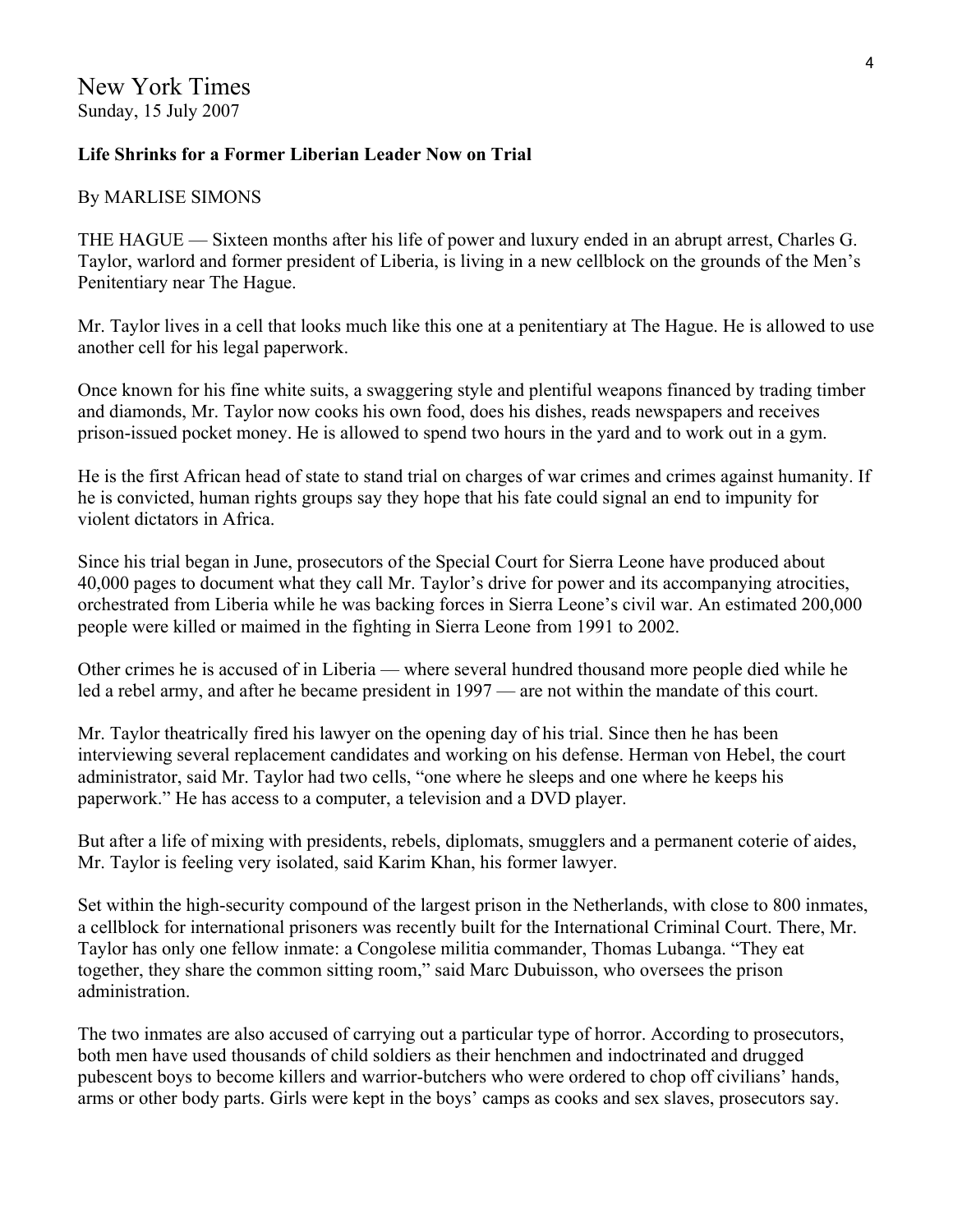Court officials said they did not know if the two inmates discussed such topics. Mr. Lubanga, who will be tried by the International Criminal Court here for commandeering child soldiers in the Congo, speaks French, while Mr. Taylor speaks English. "We're arranging for some language courses, and also for computer lessons," Mr. Dubuisson said. "They are not convicted; we have to treat them with dignity."

The Sierra Leone court pays \$700 a day for Mr. Taylor's confinement. Nearby, in the same compound but out of reach, is the older detention center with close to 50 Serbian, Bosnian and Croatian inmates of the United Nations war crimes tribunal for the former Yugoslavia.

Mr. Taylor, a man used to the powers of a wealthy warlord, has been successful at promoting his interests even in captivity. He has complained about the size and budget of his defense team, paid for by the court. Although a report by investigators for the court has put his fortune, amassed through legal and illegal activities from timber and diamond trading and other business interests, at around \$450 million, he has said he has no money to pay for an adequate defense and requested legal aid. After he boycotted several court sessions, the court raised his defense budget to \$70,000 a month from \$45,000, Mr. von Hebel said.

Mr. Taylor's complaints in court about the Dutch meals he was provided — his former lawyer called it "Eurocentric food" — have also paid off. Prison employees have searched for items perhaps more suitable for the African palate and now provide plantains, yams, corn flour, cassava, smoked fish and spices like ginger and peanut sauce to Mr. Taylor and Mr. Lubanga, who have learned to cook with the help of a guard.

They can buy extras with their official pocket money of 10 euros, or \$13.70, a week.

An official of the special court based in Sierra Leone observed that amenities in The Hague may seem spartan to Mr. Taylor, but will seem luxurious to many poor West Africans. Pressed for a photograph of Mr. Taylor's quarters, the court provided one of a cell it said was like Mr. Taylor's. It shows a neat private space with a sink, a toilet, shelves and a worktable.

Mr. Dubuisson conceded that "it's not a secret that we do have high standards." While the jail already has cable television, he said he was now arranging for a satellite dish, because Mr. Taylor and Mr. Lubanga wanted news from Africa.

The prison has set aside a private space for conjugal visits. Mr. Taylor's wife has been to see him. And then there is the sitting room equipped with games, a cooking range and a microwave oven. Answering further questions about prison life, Mr. Dubuisson replied with certain emphasis: "Yes, yes, the men do wash their own dishes. It's not a hotel here."

And by 8 p.m., he said, their cell doors are locked.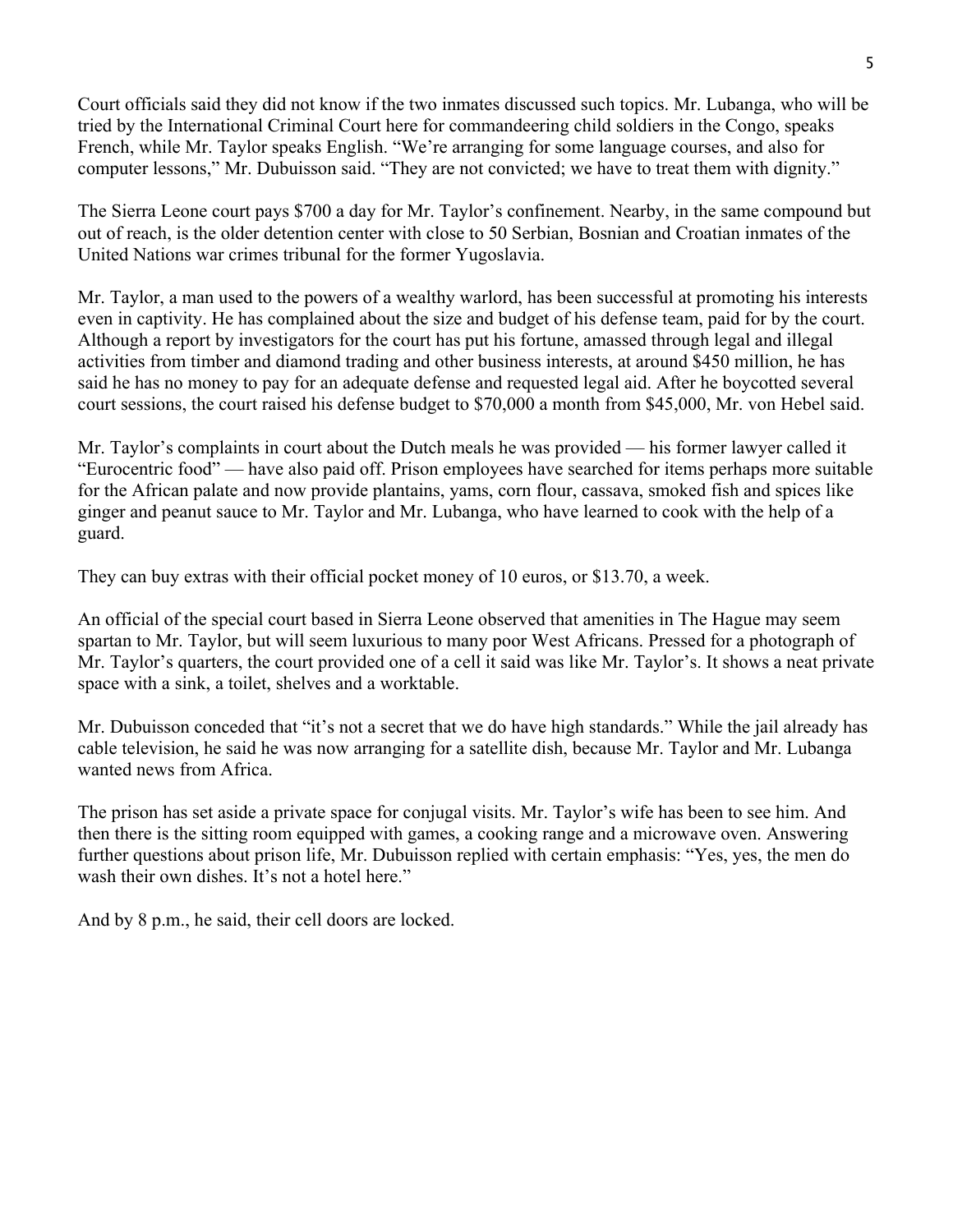Daily Mail Friday, 13 July 2007

## **Former Liberian president will be jailed in UK if convicted of war crimes**

The former Liberian president, Charles Taylor, will serve his sentence in the UK if he is convicted of war crimes

Former Liberian President Charles Taylor - on trial for atrocities committed in Sierra Leone's civil war will serve his sentence in Britain if he is convicted.

The government has signed the sentence enforcement agreement with the UN-backed Special Court for Sierra Leone, which is trying Taylor in The Hague.

Minister for Africa, Lord Mark Malloch-Brown, said it demonstrates "our strong support for the court".

Taylor, whose trial opened last month, has pleaded not guilty to 11 counts of war crimes and crimes against humanity related to the 1991-2002 civil war in Sierra Leone, which killed an estimated 50,000 people.

He is accused of instigating murder, mutilation, and the recruitment of child soldiers while backing Sierra Leonean rebels in exchange for diamonds.

Sweden and Austria have also agreed to allow their prisons to hold other indictees convicted by the Sierra Leone Special Court.

After initially boycotting his trial, Taylor made a surprise appearance at the courtroom in The Hague earlier this month.

He had argued that he had inadequate funds to mount a proper defence, despite suspicions that he is hiding huge personal wealth.

Judges ordered that Taylor is assigned a defence team and have postponed the trial until August 20.

Prosecutors hope the trial will send a signal that international justice can operate efficiently and fairly, although some observers fear Taylor is intent on upstaging proceedings.

The court was set up jointly by Sierra Leone's government and the United Nations in 2002 to try those deemed most responsible for human rights violations.

Taylor's trial is being held in The Hague because of fears it could spur instability if held in Freetown, Sierra Leone.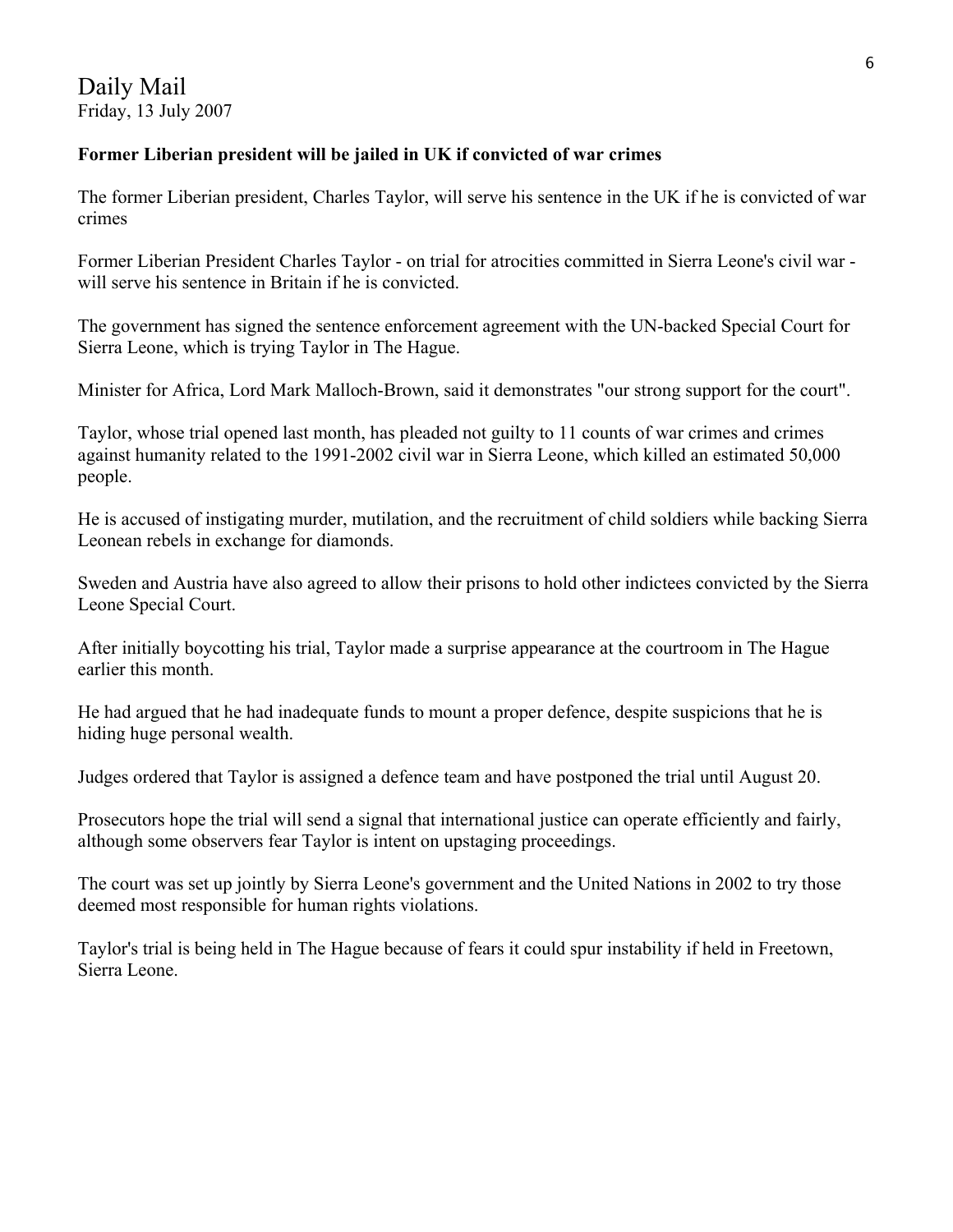# **Liberia's Taylor to be jailed in UK if convicted**

FREETOWN (Reuters) - Former Liberian President Charles Taylor, who is on trial for atrocities committed in Sierra Leone's civil war, would if convicted serve his sentence in Britain under an agreement made by British authorities.

The government signed the sentence enforcement agreement this week with the United Nations-backed Special Court for Sierra Leone, which is trying Taylor in The Hague, the court said in a statement released in Freetown.

"Signing this agreement enables the UK to give effect to our commitment to imprison former Liberian President Charles Taylor if he is convicted by the Special Court, and demonstrates again our strong support for the Court," Minister for Africa Lord Mark Malloch-Brown said in the statement.

 Taylor, whose trial opened last month, has pleaded not guilty to 11 counts of war crimes and crimes against humanity, related to the 1991-2002 civil war in Sierra Leone, which killed an estimated 50,000 people.

He is accused of instigating murder, mutilation, and the recruitment of child soldiers while backing Sierra Leonean rebels in exchange for diamonds.

Malloch-Brown gave no details about which prison would hold Taylor if he were convicted.

Sweden and Austria have also agreed to allow their prisons to hold other indictees convicted by the Sierra Leone Special Court.

After initially boycotting his trial, Taylor made a surprise appearance at the courtroom in The Hague earlier this month. He had argued that he had inadequate funds to mount a proper defence, despite suspicions he is hiding huge personal wealth.

Judges ordered that Taylor be assigned a new defence team and have postponed the trial until August 20.

Prosecutors hope the trial will send a signal that international justice can operate efficiently and fairly as well as target the world's most powerful individuals. But some observers fear Taylor is intent on upstaging proceedings.

"We must all continue to make clear that there can be no impunity for those who would commit these serious crimes," Malloch-Brown said. He urged the international community to maintain support for the Special Court.

The court was set up jointly by Sierra Leone's government and the United Nations in 2002 to try those deemed most responsible for human rights violations.

 Taylor's trial is being held in The Hague because of fears it could spur instability if held in Freetown, Sierra Leone.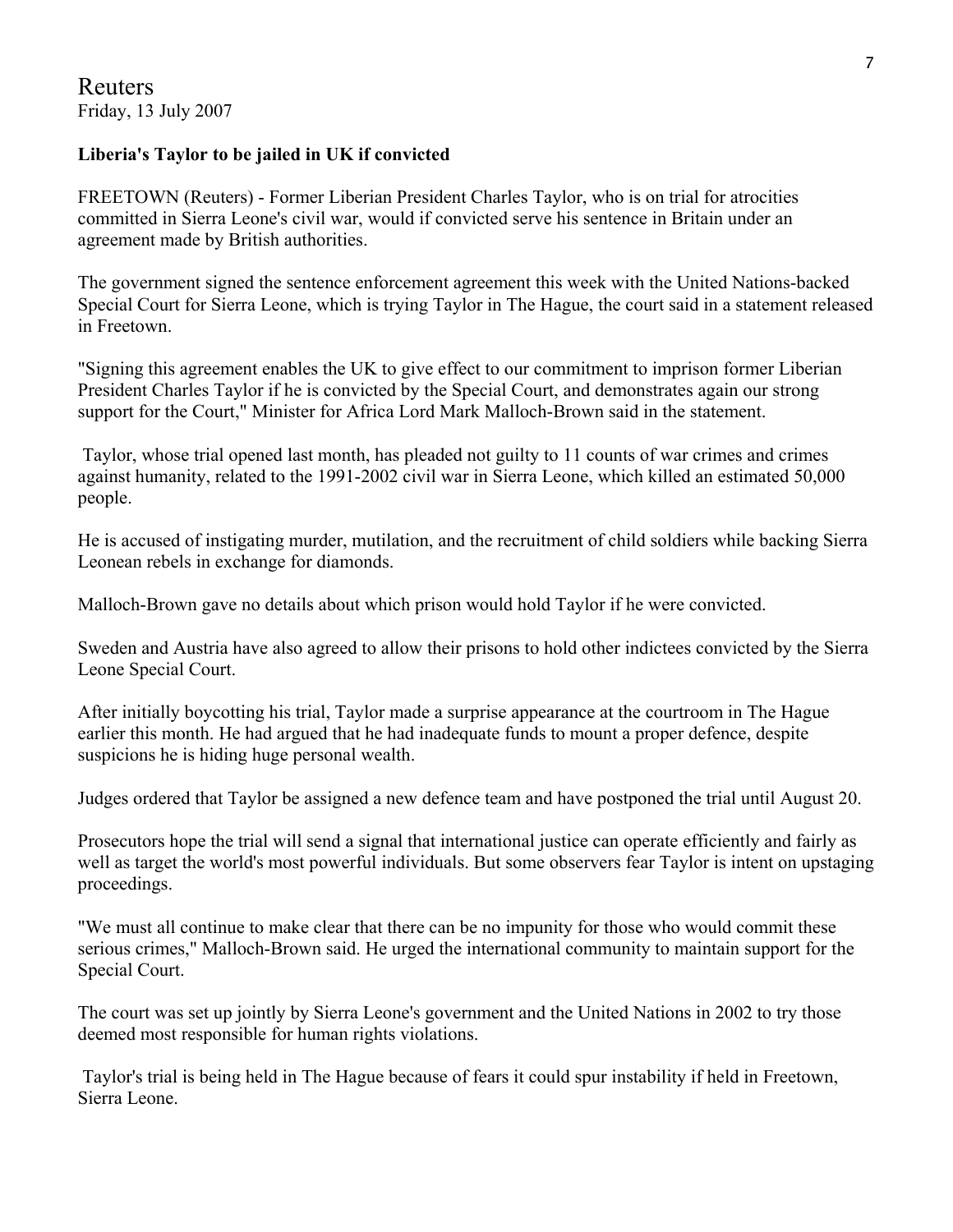### **As Sentencing Approaches, Cynicism About Sierra Leone Tribunal Lingers**

Lauren Gelfand | 12 Jul 2007 World Politics Review Exclusive

LONDON - Three militia generals found guilty for their roles in Sierra Leone's brutal civil war are expected to be sentenced Monday in the first step towards winding down the four-year, \$90 million proceedings at the ad hoc war crimes tribunal.

"The AFRC committed untold horrors -- mutilations, rapes, massacres, abductions -- throughout the towns and villages of Sierra Leone," Human Rights Watch researcher Corinne Dufka told WPR, who herself documented scores of cases of abuse by those under the command of the generals in custody.

"They effectively waged war against the civilian population, leaving a trail of loss and destruction in their wake. The guilty verdict will not only bring justice for the victims and their families, but also put future would-be perpetrators on notice that wars have rules, and these rules must be respected."

But with four of the five most important defendants dead and the fifth, former Liberian president Charles Taylor, in the dock in the Hague over fears he could still destabilize the fragile peace settled on West Africa, the cynicism and skepticism that greeted the court's opening in 2004 has not lessened with the guilty verdicts.

A foregone conclusion; victor's justice; a salvo to the West: each of those scornful pronouncements was uttered by Sierra Leonean media and pundits in the wake of the June 20 verdict, even as human rights organizations hailed the decisive action taken by the three-judge panel that will on July 16 hand down what are expected to be life sentences.

"I was one of those who supported the idea of setting up the Special Court and I know that one of the reasons the war was so bloody, so murderous, was because there was a sense of impunity. So I supported the idea of prosecuting those who were behind the war. But I think that it has been failing very largely," said Lansana Gberie, a Freetown-based academic who authored "A Dirty War in West Africa" about the conflict that raged from 1991-2001 in the impoverished former British colony.

"It's a charade, frankly, put up by the British and the Americans and fancy human rights groups around the world to assuage their own guilt. It may satisfy them, but it doesn't satisfy Sierra Leoneans."

More Sierra Leoneans would have found some measure of satisfaction from an efficient and wellresourced Truth and Reconciliation Commission, argues Suleymane Tejan Cie, a former lawyer for Sam Hinga Norman, one of the court's indictees who died in custody.

But the commission that was established was overshadowed by the court, both financially and in its scope.

"The TRC was not successful because certain key people who could have testified were not allowed to because of the Special Court," he said. "People were not looking anymore at them as perpetrators or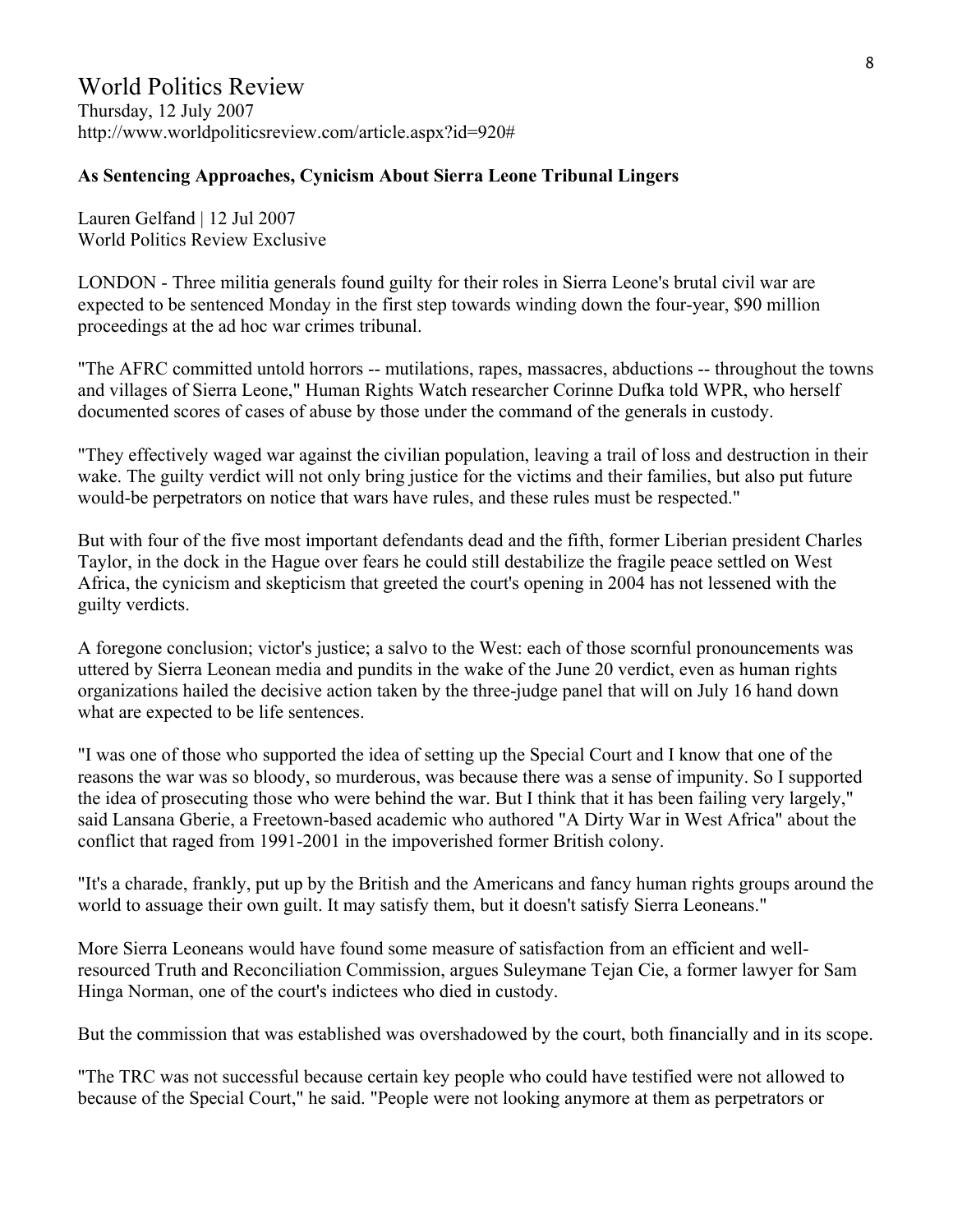belligerents, people were looking at a united SL where everybody was saying sorry to everybody. That was the mood of the country and the Special Court just got rid of that and people became tense." The court's funding mechanism -- largely donations from former colonial power Britain and the United States -- also elicits harsh criticism from residents of the country of some five million people, the vast majority of whom live in poverty without access to clean water, sanitation, education or electricity.

Disdainfully, critics contend that money could have been used to build schools and hospitals, to bolster the shattered infrastructure of a country where, at one point in the halcyon post-independence days in 1961, there were double-decker buses plying paved roads, carrying students in foppish coats and ties to university.

Such accounting becomes all the more damning when measured against the roster of just who has been considered to bear "the greatest responsibility" for a war that claimed more than 100,000 lives by conservative estimates, and wreaked havoc by pitting neighbor against neighbor for over a decade.

The eight in custody at the prison alongside the gleaming court building atop one of Freetown's rolling hills -- one of the only significant construction projects to be undertaken in the seaside capital since the end of the war -- represent the military junta that took power briefly in 1997, a pro-government militia known as the Kamajors as well as the rebel movement bankrolled in no small part by diamond-smuggling allegedly orchestrated by Taylor.

The crimes of their conscripts notwithstanding, the eight lack the notoriety of their now-dead leaders, who themselves participated in the wholesale torture, rape and murder of civilians and opposing forces: Foday Sankoh, the one-time wedding photographer who first thought of using drug-addled young boys to fight his battle; his first lieutenant Sam "Mosquito" Bockarie, who pioneered the use of amputations to bring villages into line; and junta leader Johnny Paul Koroma, who led a bloodless coup in 1997 that precipitated the country's hapless plunge back into civil war.

Sam Hinga Norman, the Kamajor leader who died in custody earlier this year, was considered a hero by a substantial subset of the population -- including a former British high commissioner for Sierra Leone - for having beat back the rebels to end the war. His indictment was roundly criticized and also seen as a delegitimization of the court.

"My idea of the Special Court is more exalted than trying common criminals, thieves , murderers. Certain standards have to be set. These people are not significant enough to justify a trial of this magnitude, " said Gberie.

The three indictees from the Armed Forces Revolutionary Council -- Alex Tamba Brima, Brima Bazzy Kamara and Santigie -- were relatively minor players in the military junta, rising through the ranks with every massacre perpetrated on the civilian population.

"A lot of the people in the army don't even know them; these are just very junior wayward soldiers," Gberie added. "Ask any person on the streets of Freetown who has suffered in the war whether they know anything about the AFRC people. They don't know them! It has absolutely no bearing on fighting impunity in Sierra Leone -- none whatsoever."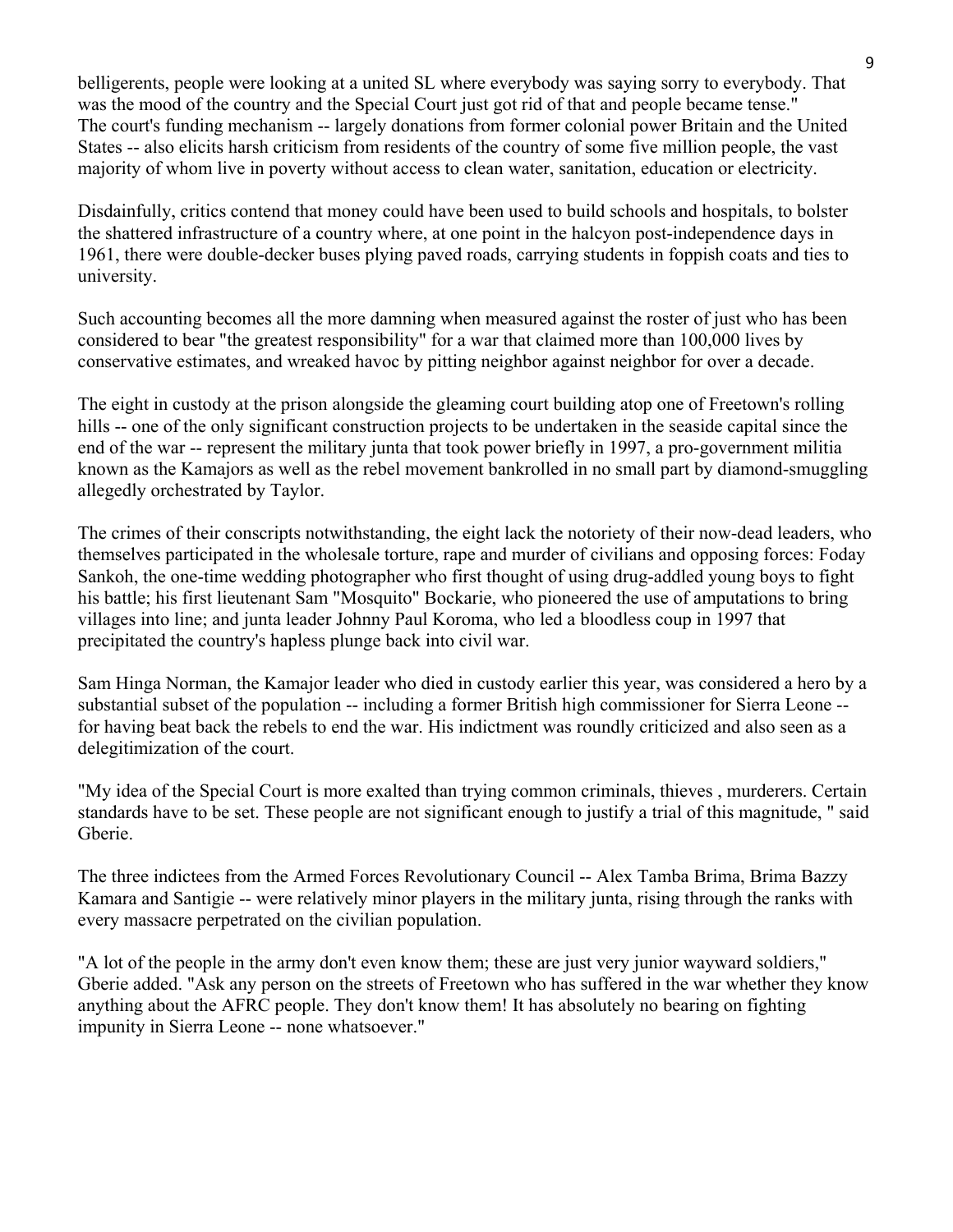Such impunity still lingers in Sierra Leone, even as the country braces for elections many fear will only stir the longstanding faults seemingly endemic to the country: a lack of transparency, rampant corruption, nepotism and government by fear rather than rule of law.

Concrete effects of war, too, are lingering. Even now, six years since the end of the war, young women who were raped by rebels or army irregulars have been cast out from their homes, their offspring -products of those rapes, most often at gun- or machete-point -- unwanted by those family members who remain.

"Most of the conditions that fueled the war are still in existence: widespread poverty, unemployment, a lot of anger against the elite," said Gberie. "There are still people out there who will find opportunities in war. You sit with them in their ghettos and some of them will wish any day for some kind of violence so that they can loot shops, steal food and money."

Such malaise could undermine any successes achieved by the court and the international interventions to restore justice to Sierra Leone, Dufka said.

"The success and failure of the court has to be based on the degree to which there are attitudinal changes; there needs to be a venting of the mentality that [so-called] big men can get away with whatever they want," she said.

"That is measurable when Sierra Leone itself is ready to hold leaders accountable for economic crimes, and the manipulation of power, when they take a closer look at the behavior of their elected representatives."

*Lauren Gelfand is a freelance journalist and commentator with a special interest in African issues.*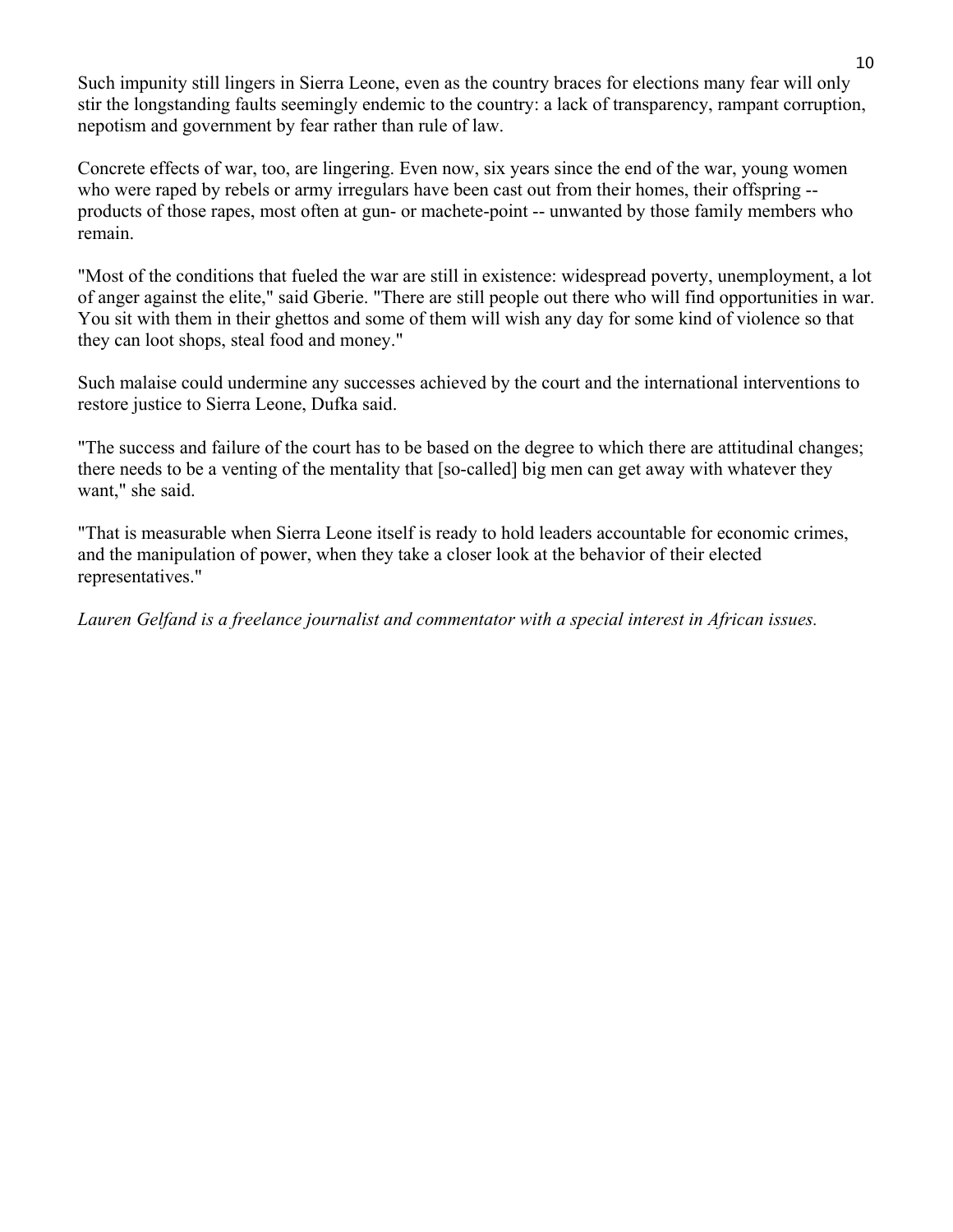

#### United Nations Mission in Liberia (UNMIL)

# **UNMIL Public Information Office Media Summary 13 July 2007**

*[The media summaries and press clips do not necessarily represent the views of UNMIL.]*

# **International Clips on Liberia**

# **Liberia's Taylor to be jailed in UK if convicted**

FREETOWN, July 13 (Reuters) - Former Liberian President Charles Taylor, who is on trial for atrocities committed in Sierra Leone's civil war, would if convicted serve his sentence in Britain under an agreement made by British authorities. Britain's government signed the sentence enforcement agreement this week with the United Nations-backed Special Court for Sierra Leone, which is trying Taylor in the Dutch city of The Hague, the court said in a statement released in Freetown.

# **Liberia eyeing Taylor, ex-government officials' assets**

MONROVIA, July 13, 2007 (AFP) - Liberian lawmakers are to debate a controversial bill aimed at freezing assets of former government officials, including Charles Taylor, accused of graft while in office, a parliamentary spokesman said Friday. The new post-war government of President Ellen Johnson Sirleaf which has vowed to fight corruption, submitted the proposed law to parliament a fortnight ago, Isaac Red said.

# **International Clips on West Africa**

# **War crimes sentencing re-scheduled for Sierra Leone rebel chiefs**

FREETOWN, July 13, 2007 (AFP) - Sentencing of three rebel leaders convicted of crimes against humanity during Sierra Leone's decade-long civil war due next week has been delayed by three days, the court said Friday. The court last month found Alex Tamba Brima, Brima Bazzy Kamara, and Santigie Borbor Kanu, guilty on 11 of the 14 charges against them which included murder, rape and enlisting child soldiers. Sentencing in the landmark judgment was initially scheduled for July 16.

# **Sierra Leone army backs police in face of pre-poll violence**

FREETOWN, July 13, 2007 (AFP) - The military in war-ravaged Sierra Leone on Friday vowed to back police against rising violence at the start of campaigning for next month's elections. Police in the west Africa country have expressed alarm at the upsurge in violence ahead of the presidential and legislative elections on August 11.

# **The Ivorian Flame of Peace [document] Thabo Mbeki**

Jul 13, 2007 (African National Congress/All Africa Global Media via COMTEX) -- July 2007 should register itself as an important month in the history of Cote d'Ivoire. During this month, the President, the Prime Minister and the Government of Cote d'Ivoire intend to host an important event in that country's return journey to peace, reunification, national reconciliation and democracy.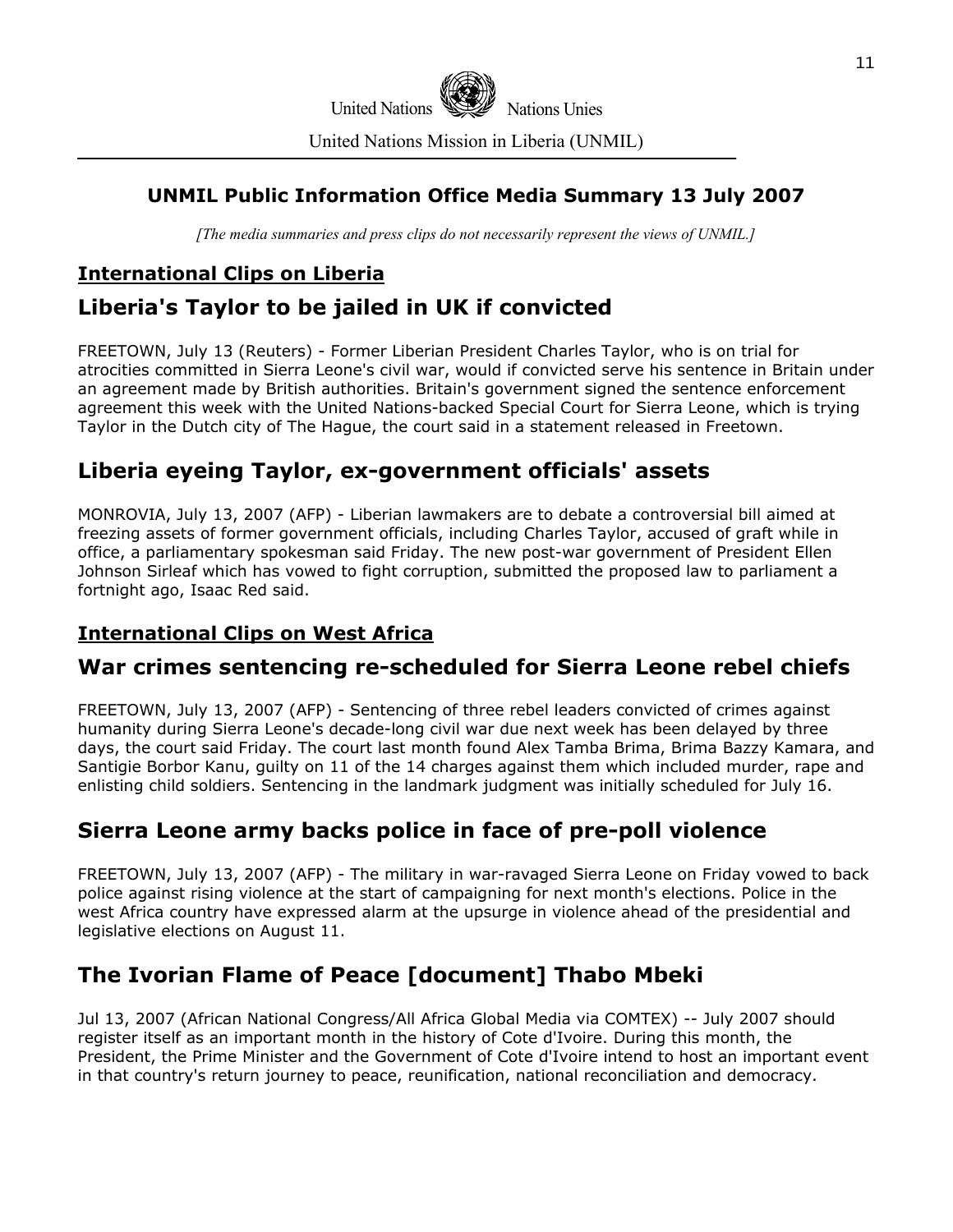# **Local Media – Newspaper**

#### **National Bank Not Responsibility for Inflation**

*(The Analyst, The Inquirer, The News, Daily Observer and Heritage)* 

• The Executive Governor of the Central Bank of Liberia, Dr. Mills Jones told forum of journalists yesterday that the Bank lacked the authority to determine exchange rates but does allow market forces to interplay, refuting reports that the Bank infused huge amount of money on the market resulting to inflation in the Country. He rather blamed the problem on the use of dual currency which he said possessed a major problem in controlling the market system.

#### **Liberia and Nigeria Sign MOU for Quality Control**

*(The Analyst, The Informer and Heritage)* 

- The Governments of Liberia and Nigeria yesterday signed a Memorandum of Understanding (MOU) to ensure quality control of commodities imported to Liberia. An Executive Mansion statement said that the MOU would obligate the Government of Liberia protect Liberians from harmful goods by preventing sub-standard goods from entering the Country.
- Commerce and Industry Minister, Olubankie King Akerele and the Director General of Standard Organization of Nigeria, Dr. John Akainyah signed for their respective Governments.

#### **UN Envoy Lauds Filipino Peacekeepers**

*(Public Agenda and The News)* 

• Speaking at a ceremony to honour the Filipino Police contingent serving with the United Nations Mission in Liberia yesterday, the Deputy Special Representative of the Secretary-General, Mr. Jordan Ryan paid tribute to the peacekeepers for contributing to the restoration of peace to Liberia, citing the specific work they have done in training the new Liberian police.

**Local Media – Radio Veritas** *(News monitored yesterday at 6:45 pm)* 

#### **Central Bank of Liberia Denies Being Responsible for Inflation**

 *(Also reported on ELBS and Star Radio)*

#### **Liberia and Nigeria Sign MOU for Quality Control**

*(Also reported on ELBS and Star Radio)*

#### **Law Professor Uncertain about Credentials of State Lawyers**

• The former Dean at the Louis Arthur Grimes School of Law at the University of Liberia, Jonathan Williams said that 99 percent of Defense Counsels at the Ministry of Justice are not lawyers and that 99 percent of Magistrates do not meet the criteria set by law. He pointed out that those serving as Magistrates and Defense Counsels ought be law school graduates.

#### **Envoy Says Establishment of Telecommunication Entity Signifies Growth**

- French Ambassador Jacques Gerard says the establishment of the West African Telecommunications Company in Liberia shows a restoration of confidence n the Liberian Government and economy.
- During a visit to the Company's offices yesterday, Ambassador Gerard said the setting up of such a communication entity in the Country is impressive in that it would provide advance technology and job opportunities for Liberians.

#### **Government Commits to Freedom of the Press**

• A three day seminar on media relations and building democracy in Liberia opened in Monrovia yesterday with the government recommitting itself to protecting press freedom and free speech.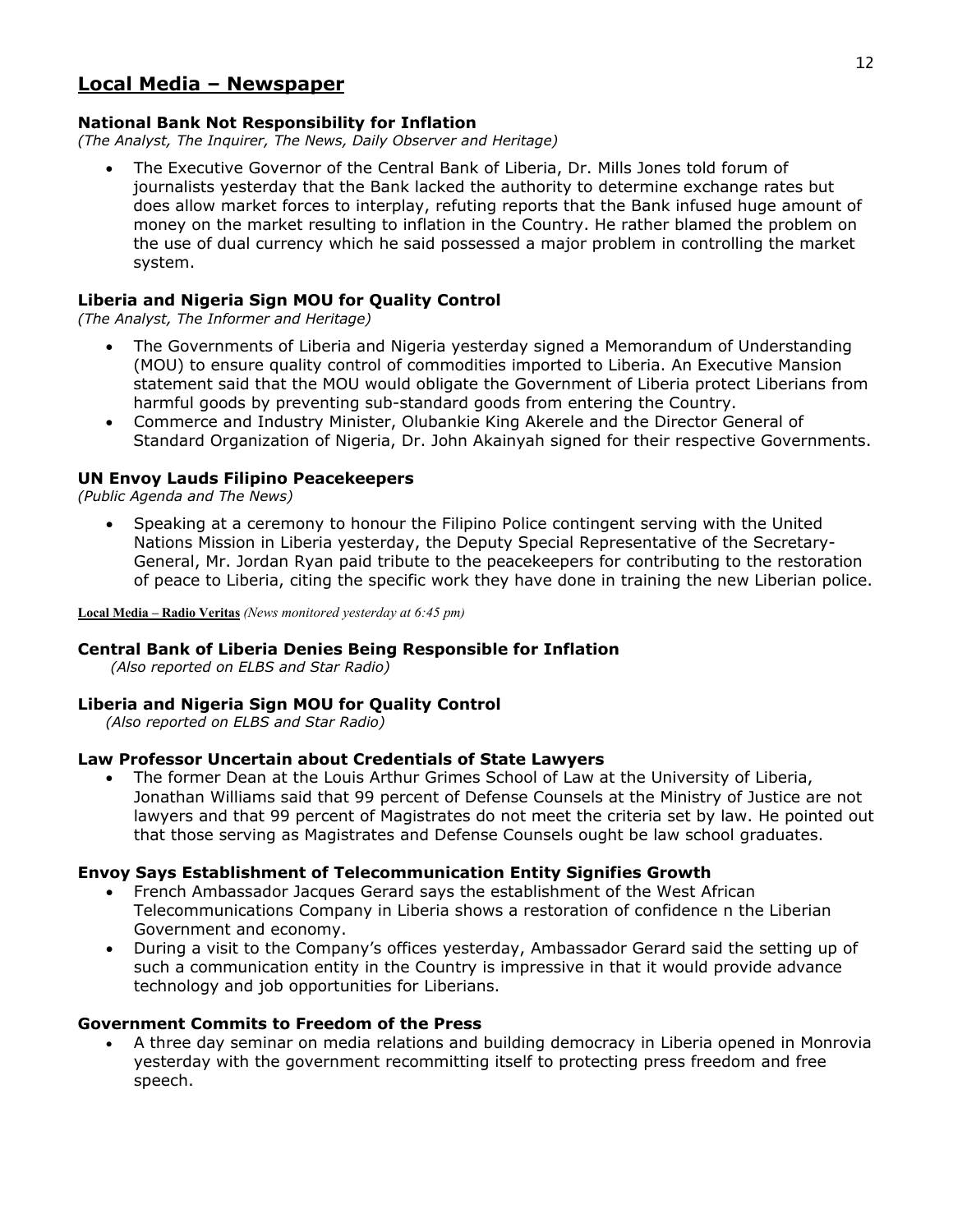**Special Court Supplement The National Railway Museum on Cline Street, Cline Town** 



One of the last steam engines to operate in Sierra Leone. The railway was shut down in 1975.







Controls of a steam engine. The trains first ran from Freetown to... <sup>1</sup> ...Pendembu, and later to Magburaka.



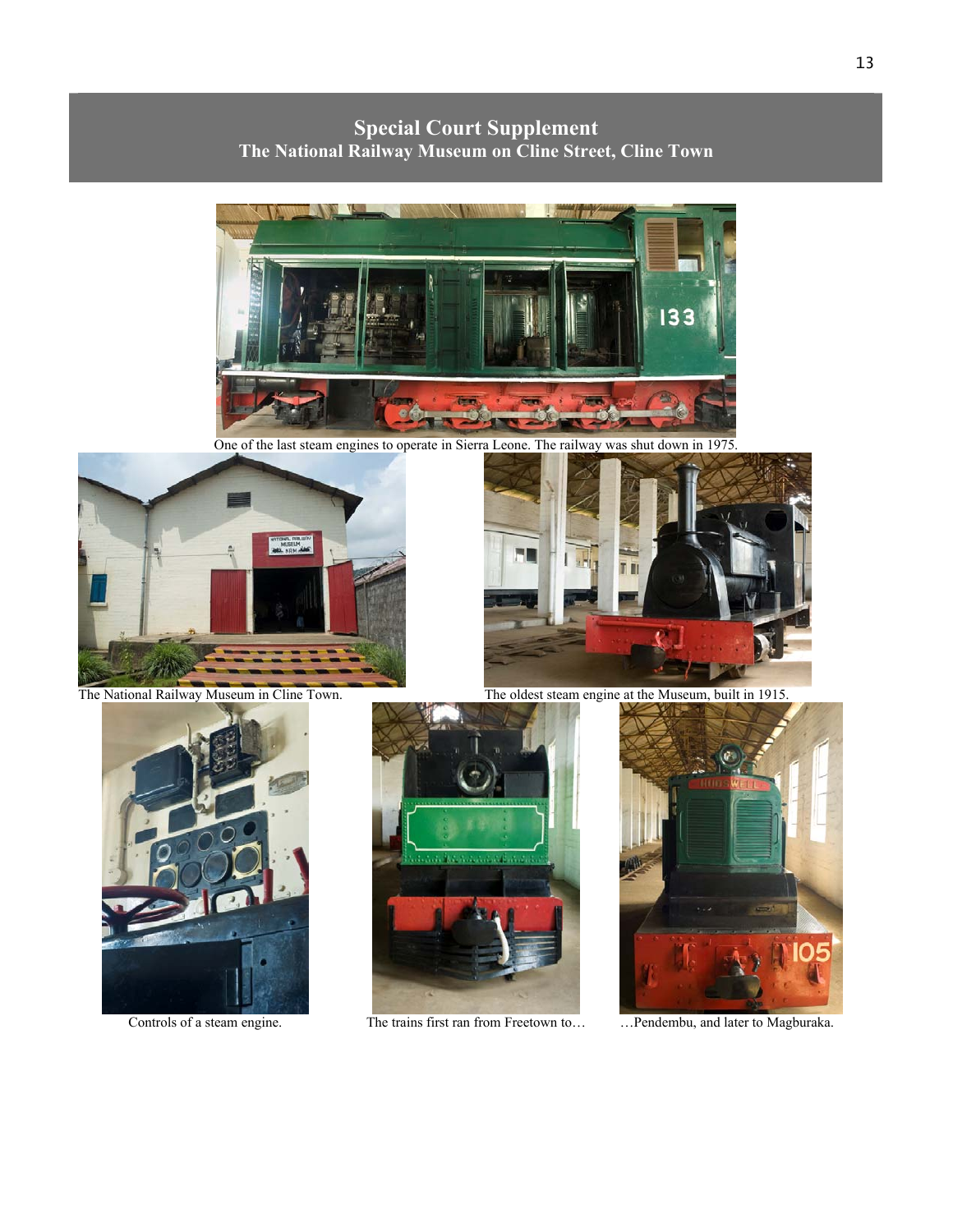

Some of the old engines were taken back to the U.K. The train's top speed was 13 miles per hour.



The carriage built for the visit of Queen Elizabeth II in 1961… was never used by HRH because of a change in her schedule.



The Queen's carriage included a balcony at the back. The inside of the Queen's carriage.



A goods wagon (freight car), seen from the balcony of another. An old inspection engine.